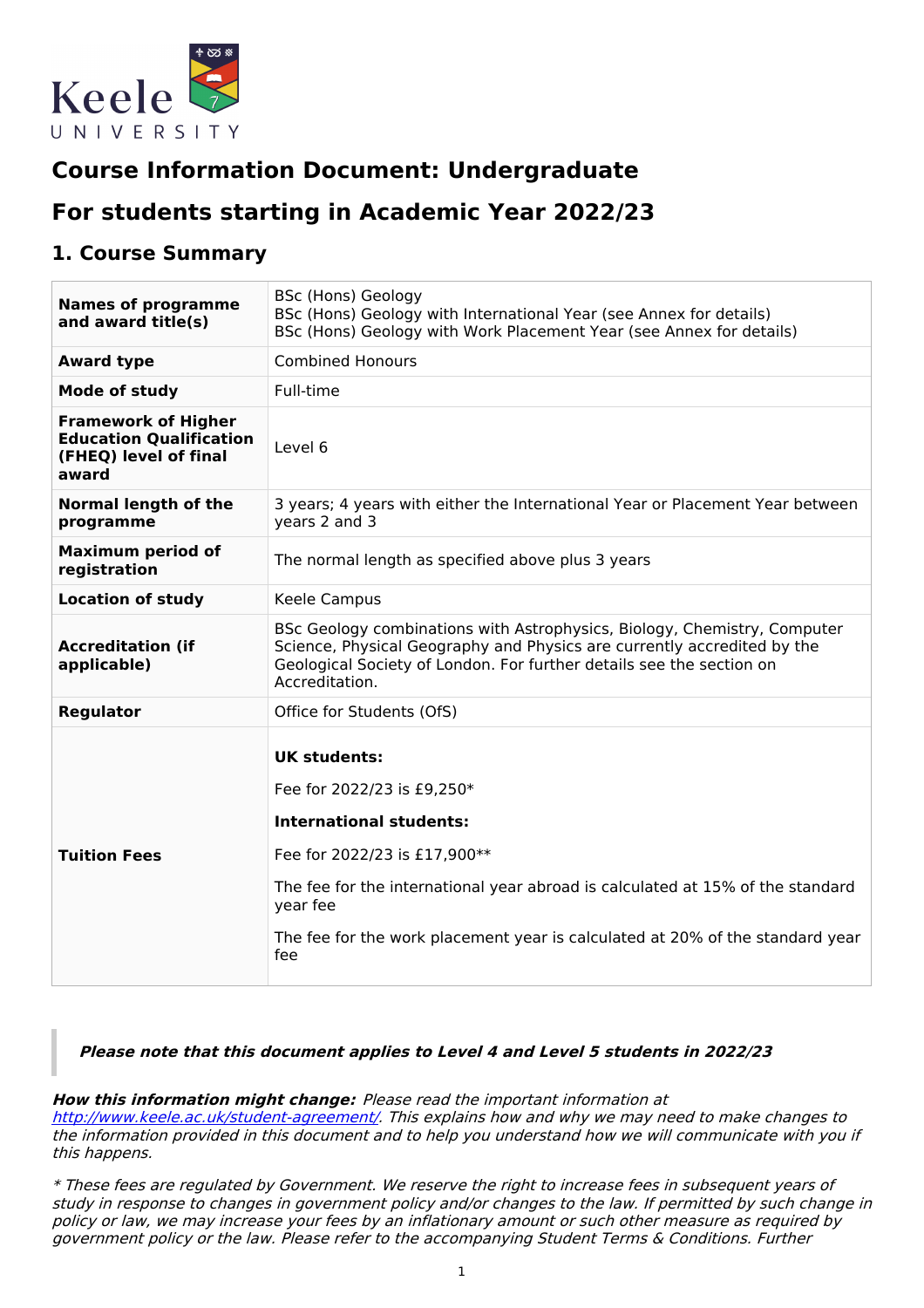information on fees can be found at <http://www.keele.ac.uk/studentfunding/tuitionfees/>

\*\* We reserve the right to increase fees in subsequent years of study by an inflationary amount. Please refer to the accompanying Student Terms & Conditions for full details. Further information on fees can be found at <http://www.keele.ac.uk/studentfunding/tuitionfees/>

## **2. What is a Combined Honours programme?**

NB: all students who study a science principal subject are candidates for the degree of Bachelor of Science (with Honours) (BSc Hons) irrespective of their second principal subject.

Combined Honours degrees are degrees that are taken in two different subjects, resulting in an X and Y degree title. If you are taking a Combined Honours programme, these will be the two subjects you applied for. These are referred to as your Principal Subjects.

In a Combined Honours degree you must take at least 135 credits in each Principal Subject (270 credits in total), accrued over all three levels of study, with at least 45 credits at each level of study (Levels 4, 5 and 6) in each of two Principal Subjects (90 credits per year). The remaining available credits can be filled with modules from these subjects or other subjects entirely.

As a Combined Honours student you can choose to study just one subject in your final year of study, taking a minimum of 90 credits in this subject. This will result in an X with Y degree title.

# **3. Overview of the Programme**

Geology is a fascinating subject that investigates how the Earth was formed, how life arose and evolved, why the Earth looks like it does today, what resources it contains and how we can find them. Geologist are essential for a decarbonised, sustainable future through development of carbon neutral energy sources such as geothermal, sustainable extraction of mineral resources and geological sequestration of carbon dioxide.

Our society is based on the work of geologists in the hunt for natural resources for energy and materials for modern living. If it hasn't been grown, then a geologist has discovered it. This means that future job opportunities for geologists are excellent as society develops increasing needs for these resources.

Geology draws on knowledge from many different aspects of science such as chemistry, biology, and physics as well as other subjects such as geography, environmental studies and economics. As such, Geology is the ideal subject to choose as part of a combined honours degree programme. We will teach you many employability skills that are valuable for everyday work not only in geology, but also in many fields of employment after you graduate.

# **4. Aims of the programme**

The broad aims of the programme are to:

- provide a detailed understanding of geology and allied subjects within the earth sciences
- provide a broad-based introduction to Geology at Level 4 that does not require previous knowledge of geology/geoscience topics, and to utilise the material covered at Level 4 to lay the foundations for detailed study of geological concepts at Levels 5 & 6
- provide an understanding of the structure and composition of the Earth and other planets
- provide an integrated approach to understanding the present and past interactions between the physical, chemical and biological processes operating in the Earth's core, mantle, crust, and surface
- provide an appreciation of the history of the Earth over geological time scales
- promote an awareness of the dual context of the subject in society, as well as providing knowledge and understanding of both the exploitation and the conservation of the Earth's resources
- provide an appreciation of the scientific fundamentals in the geosciences and an adequate knowledge base for a career in research or industry
- emphasise the development of field, laboratory, presentational, writing and information technology skills to prepare graduates for independent work in their professional careers
- provide a fully integrated fieldwork programme, including overseas field courses
- provide appropriate monitoring schemes and feedback for students on their progress
- provide a wide choice of subject options and all-round education

# **5. What you will learn**

The intended learning outcomes of the programme (what students should know, understand and be able to do at the end of the programme), can be described under the following headings:

- Subject knowledge and understanding
- Subject specific skills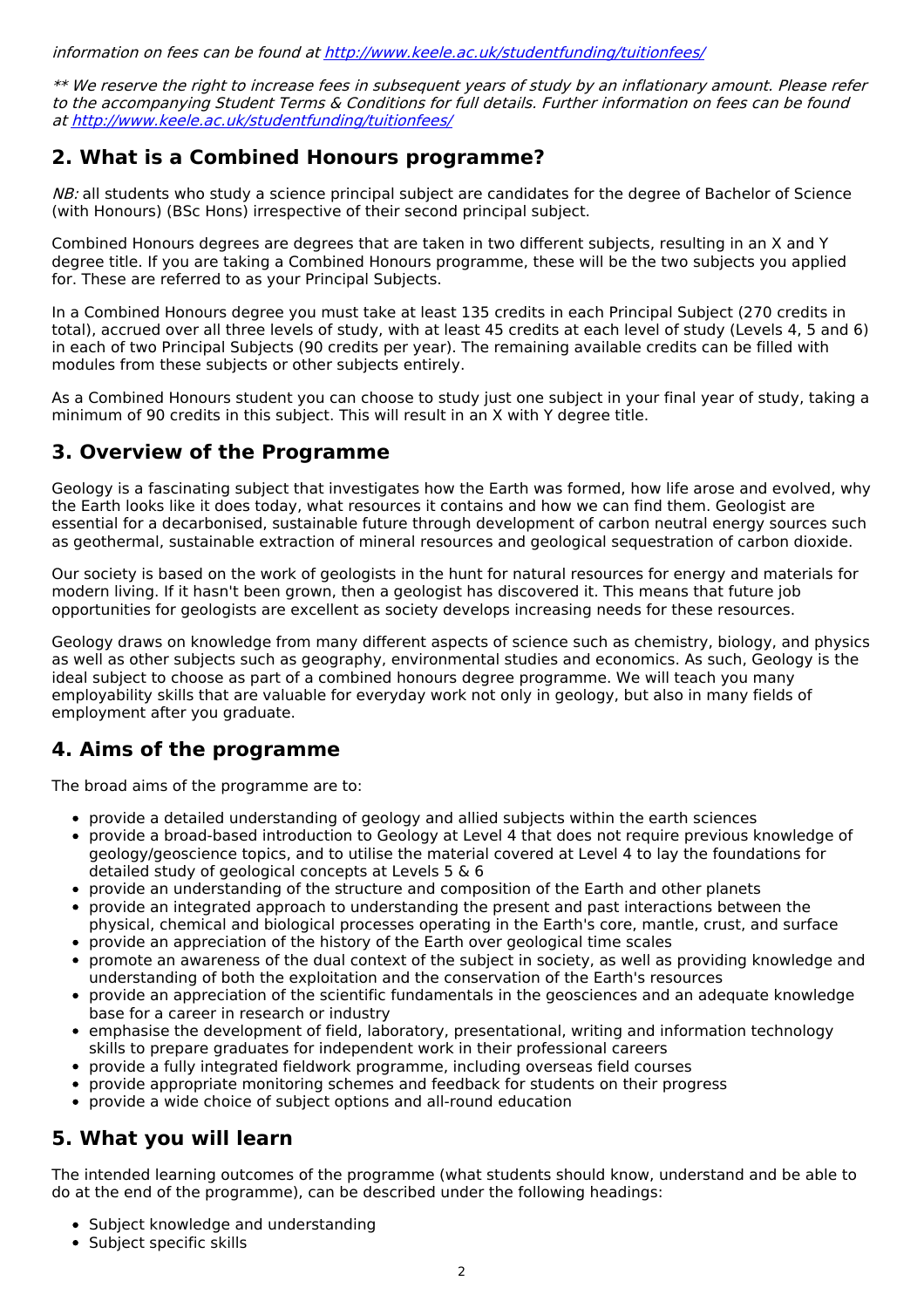- Intellectual skills
- Key or transferable skills (including employability skills)

## **Subject knowledge and understanding**

Successful students will be able to demonstrate knowledge and understanding of:

- the terminology, nomenclature and classification of rocks, minerals, fossils and geological structures
- geological processes and how they integrate to shape the natural world at different temporal and spatial scales
- the structure and composition of the Earth and other planets
- geological time, including the principles of stratigraphy, the stratigraphic column, dating techniques, rates of Earth processes and major events in Earth history
- the evolution of life on Earth as revealed by the fossil record
- major geoscience paradigms, including uniformitarianism, the extent of geological time and plate tectonics
- the need for both a multi-disciplinary and interdisciplinary approach to the development of knowledge in the geosciences
- the different components of the Earth system and how they interact to change the physical world and their impact on society
- different methods used in the observation, analysis, interpretation and representation of geological and geophysical information
- how the geology of a field study area can be used to illustrate and deepen understanding of the geological evolution of a wider region
- modern environments and processes, and use of this knowledge to interpret aspects of the geological record
- issues concerning the exploration, availability and sustainability of natural resources
- geological aspects of human impacts on the physical environment
- natural hazards and their impacts on society
- $\bullet$ applications of geology to the development of knowledge, wealth creation and improving quality of life
- the United Nations Sustainable Development Goals and how they relate to geology

## **Subject specific skills**

Successful students will be able to:

- identify a wide range of igneous, sedimentary and metamorphic rocks, as well as a wide range of minerals, fossils and geological structures
- implement three-dimensional analysis with particular reference to the subsurface distribution and relationships of rocks observed at the surface
- collect and record geological and geophysical information in the field, including the production and interpretation of geological maps
- plan, design and execute an independent piece of project work in the geological sciences, including acquisition and recording of geological data in the field, followed by the processing, interpretation and presentation of this data, and the production of a final report
- make safe and effective use of a range of field equipment commonly used within the geoscience profession and develop an understanding of the scope and limitations of such equipment
- undertake effective fieldwork with due regard for safety, risk assessment, rights of access, relevant health and safety regulations and sensitivity to the impact of investigations on the environment
- work safely in a scientific laboratory, with awareness of standard methods and procedures and with due regard for risk assessment and relevant health and safety regulations
- prepare effective maps and diagrams using a range of appropriate technologies
- employ a variety of technical and laboratory-based methods for the collection and analysis of geological and geophysical information
- combine and interpret different types of geological and geophysical evidence using quantitative and qualitative approaches
- appreciate the issues of sample selection, accuracy, precision and uncertainty during collection, recording and analysis of geoscience data in the field and laboratory
- use powers of observation, analysis and imagination to make decisions in the light of uncertainty

## **Intellectual skills**

Successful students will be able to:

recognise and use subject-specific theories, concepts and principles to make reasoned decisions and solve problems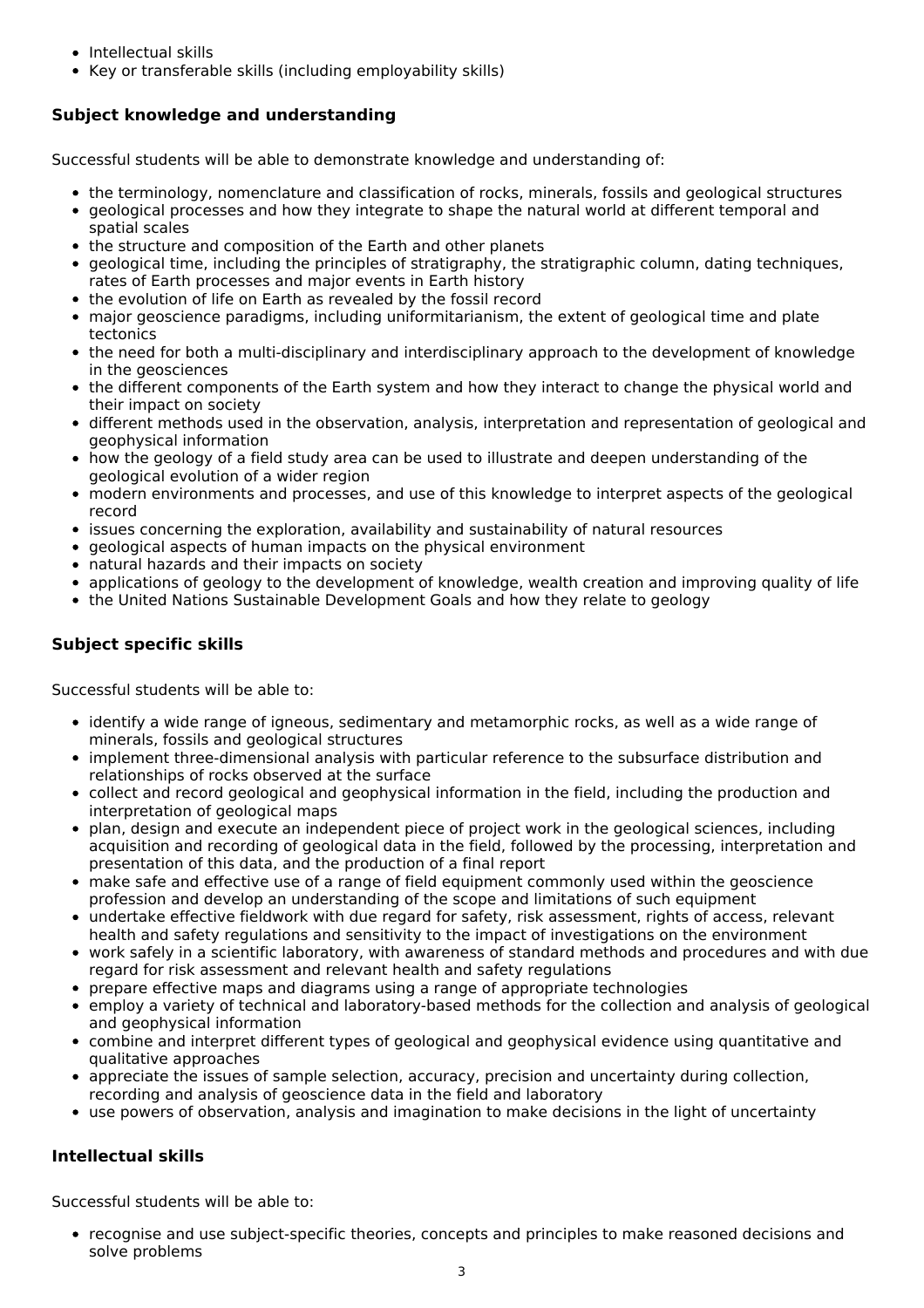- analyse, synthesise and summarise data and information critically, including prior research
- collect and integrate several lines of evidence to formulate and test hypotheses, and make critical iudgements
- apply knowledge and understanding to address familiar and unfamiliar problems
- assess the merits of contrasting theories, explanations and policies
- recognise the moral and ethical issues of investigations and appreciate the need for professional codes of conduct
- develop an adaptable and flexible approach to study and work
- identify and work towards targets for personal, academic and career development
- take responsibility for their own learning and develop a habit of reflection upon that learning

### **Key or transferable skills (including employability skills)**

Successful students will be able to:

- develop and sustain effective approaches to learning and study, including time management, flexibility, creativity and intellectual integrity
- communicate effectively to a variety of audiences in written, verbal and graphical forms
- work with numerical data using appropriate qualitative and quantitative techniques, as well as computer software packages
- work effectively with a variety of types of information technology to analyse and present information and data, as well as solve numerical problems
- use the internet as a means of communication and a source of information
- demonstrate competence in spatial awareness and observation
- conduct field and laboratory studies
- reference work in an appropriate manner
- work with information handling and retrieval systems using data from a wide range of sources
- work effectively both as an individual and as part of a group or team, recognising and respecting the viewpoints of others
- sustain motivation to work towards a goal over an extended period of time
- recognise responsibilities as a local, national and international citizen

### **Additional Opportunities**

Engagement with this programme will enable you to develop your intellectual, personal and professional capabilities, including independent thinking, synthesizing information, creative problem solving, communicating clearly, and appreciating the social, environmental and global implications of your studies and activities. You will be able to enrich your studies and make yourself more employable after graduation by taking advantage of the whole host of additional opportunities that we offer to help you develop your skills and experiences. For example, you could learn a second language, study abroad, volunteer in the local area, or gain a qualification to teach English as a foreign language. Further information is available at: <https://www.keele.ac.uk/study/undergraduate/additionalopportunities/>

Our educational programme and learning environment is designed to help you to become a well-rounded graduate who is capable of making a positive and valued contribution in a complex and rapidly changing world, whichever spheres of life you engage in after your studies are completed.

# **6. How is the programme taught?**

Learning and teaching methods used on the programme vary according to the subject matter and level of the module. They include the following:

- Lectures
- Workshops
- Practical classes
- Field courses
- Individual progress interviews
- Directed reading
- Group presentations and linked discussion
- Independent study and project work
- Use of online learning via the Keele Learning Environment (KLE) and other platforms (e.g. MS Teams, MS Sway)

The directed reading, on-line learning materials and lecture slides available in advance on the KLE help you prepare for lecture-based material, while practical classes reinforce concepts learned in lectures through problem solving and practical application of geological techniques. Some classes are taught in workshop format integrating both lecture and practical material. Fieldwork provides a deep, immersive learning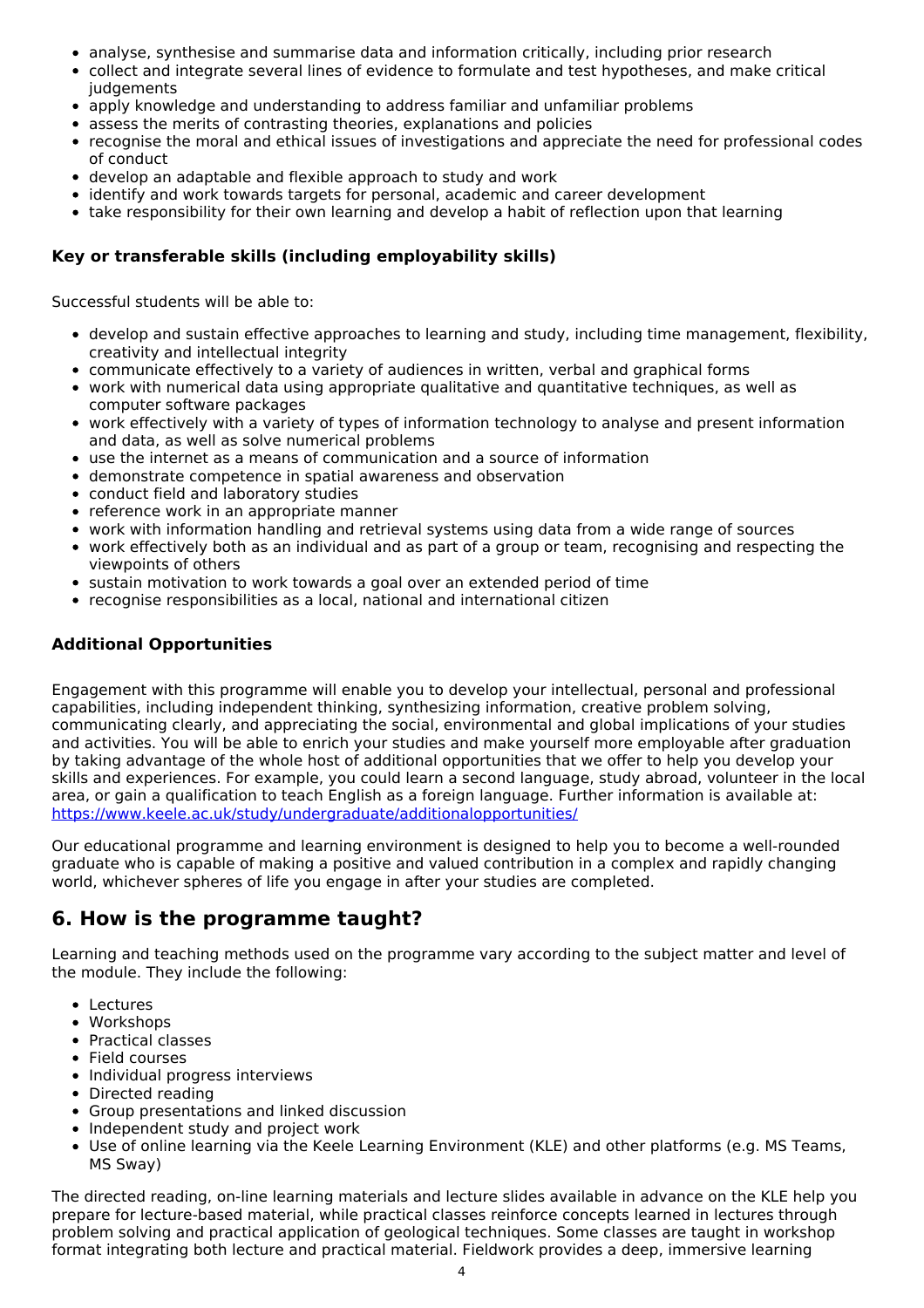experience that puts geological processes and their features into their four dimensional context. The independent project provides the opportunity to bring together and demonstrate proficiency in all areas of geology.

Apart from these formal activities, students are also provided with regular opportunities to talk through particular areas of difficulty, and any special learning needs they may have, with their Personal Tutors or module lecturers on a one-to-one basis.

These learning and teaching methods enable students to achieve the learning outcomes of the programme in a variety of ways.

# **7. Teaching Staff**

Currently our core teaching staff members comprises of a number of Professors, Readers, Senior Lecturers, Lecturers and Research and Teaching Fellows, who between them have expertise and interests in all major areas of geology as well as complementary vocational disciplines such as computing . In addition, members of the Geography and Environmental lecturing staff also contribute to the delivery of the Geology degree programmes.

All current academic members of staff are active researchers and many have a distinguished track record in publication, the generation of grant income, industrial collaboration and journal editorship. Several staff have particular interests in the development of geoscience education and/or have played an active role in the promotion of UK geoscience activities (e.g. via membership of Geological Society committees). A number of members of staff are Fellows/Senior Fellows of the Higher Education Academy (F.H.E.A.) and one has an MA in Teaching and Learning. Many have professional qualifications such as Fellow of the Geological Society (F.G.S.), Chartered Geologist (C.Geol), European Geologist (EurGeol), Fellow of the Royal Astronomical Society (F.R.A.S.), as well as others. Members of Geology staff have also won both group and individual Keele Teaching and Learning Excellence Awards.

The University will attempt to minimise changes to our core teaching teams, as delivery of the programme depends on having a sufficient number of staff with the relevant expertise to ensure that the programme is taught to the appropriate academic standard.

Staff changes, for example where key members of staff leave, fall ill or go on research leave, may result in changes to the programme's content. The University will endeavour to ensure that any impact on students is limited if such changes occur.

# **8. What is the structure of the Programme?**

The academic year runs from September to June and is divided into two semesters. The number of weeks of teaching will vary from course to course, but you can generally expect to attend scheduled teaching sessions between the end of September and mid-December, and from mid-January to the end of April. Our degree courses are organised into modules. Each module is usually a self-contained unit of study and each is usually assessed separately with the award of credits on the basis of 1 credit = 10 hours of student effort. An outline of the structure of the programme is provided in the tables below.

There are three types of module delivered as part of your programme. They are:

- Compulsory modules a module that you are required to study on this course;
- Optional modules these allow you some limited choice of what to study from a list of modules;
- Global Challenge Pathways a choice of modules from different subject areas within the University that count towards the overall credit requirement but not the number of subject-related credits.

The combined honours Geology programme is modular in structure and must be taken in Levels 4 and 5 in combination with another principal subject. Students may select to study only Geology modules at Level 6, or transfer to study M. Geology at Levels 6 and 7 (see M. Geology Programme Specification for details), or continue with the Combined Honours scheme at Level 6.

A summary of the total credit requirements per year is as follows, with a minimum of 90 subject credits (compulsory plus optional) required for each year across both of your Principal Subjects. This document has information about Geology modules only; please also see the programme specification for your other subject.

For further information on the content of modules currently offered, please visit: <https://www.keele.ac.uk/recordsandexams/modulecatalogue/>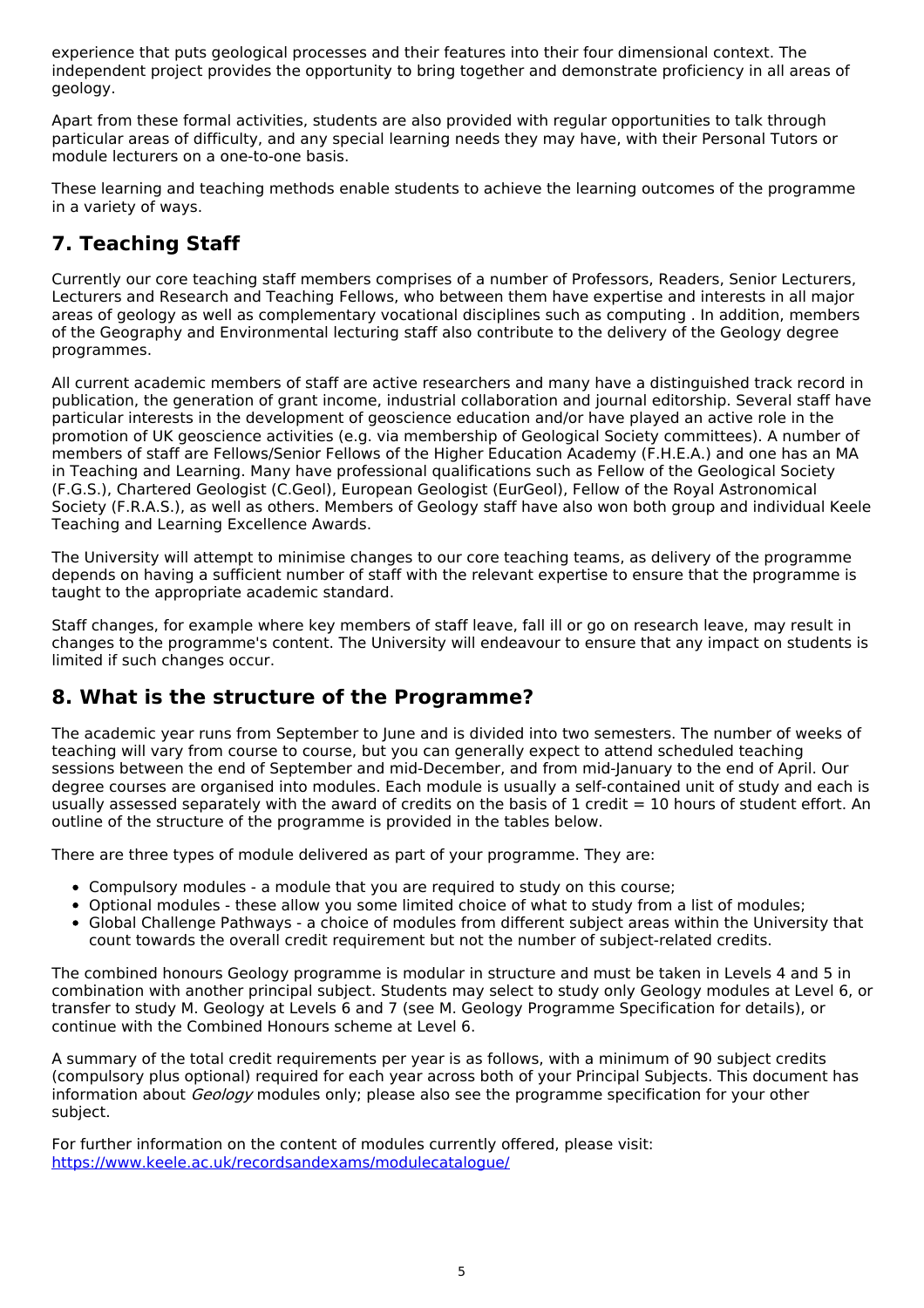| Year    | <b>Compulsory</b> |     | <b>Optional</b> |     | <b>Electives</b> |  |
|---------|-------------------|-----|-----------------|-----|------------------|--|
|         |                   | Min | Max             | Min | Max              |  |
| Level 4 | 60                | 0   | 0               | O   | 0                |  |
| Level 5 | 60                | 0   | 0               | 0   | 0                |  |
| Level 6 | 15                | 45  | 45              |     | 0                |  |

In year 3 there is the option to choose to specialise in one of your subjects, taking 120 credits in Geology if you choose to specialise in Geology in your final year.

## **Module Lists**

## **Level 4**

| <b>Compulsory modules</b>                             | <b>Module Code</b> | <b>Credits</b> | <b>Period</b> |
|-------------------------------------------------------|--------------------|----------------|---------------|
| Minerals and Rocks                                    | ESC-10070          | 15             | Semester 1    |
| Earth Structure                                       | ESC-10074          | 15             | Semester 1    |
| Academic, Professional and Fieldwork<br><b>Skills</b> | ESC-10068          | 15             | Semester 1-2  |
| Stratigraphy and Palaeontology                        | ESC-10076          | 15             | Semester 2    |

## **Level 5**

| <b>Compulsory modules</b>                              | <b>Module Code</b> | <b>Credits</b> | <b>Period</b> |
|--------------------------------------------------------|--------------------|----------------|---------------|
| Igneous and Metamorphic Petrology                      | ESC-20001          | 15             | Semester 1    |
| Employability Training: Engaging with the<br>Workplace | ESC-20092          | 15             | Semester 1-2  |
| Field Skills                                           | ESC-20104          | 15             | Semester 1-2  |
| <b>Reconstructing Past Environments</b>                | ESC-20002          | 15             | Semester 2    |

**Work Placement Year**: students taking the 4-year with 'Work Placement Year' undertake their work placement between Year-2 and Year-3 of their degree programme. During the work placement year, students undertake a work placement (minimum 30 weeks full time (1,050 hours) or equivalent) with a geologically-focussed company or organisation. Students take the year-long, non-credit bearing module: Work Placement Year

**International Year:** information relevant to students taking the International Year is available in the Annex at the end of the document.

## **Level 6**

| <b>Compulsory modules</b>           | Module Code | <b>Credits</b> | <b>Period</b> |
|-------------------------------------|-------------|----------------|---------------|
| Independent Fieldwork Project - ISP | ESC-30039   |                | ' Semester 1  |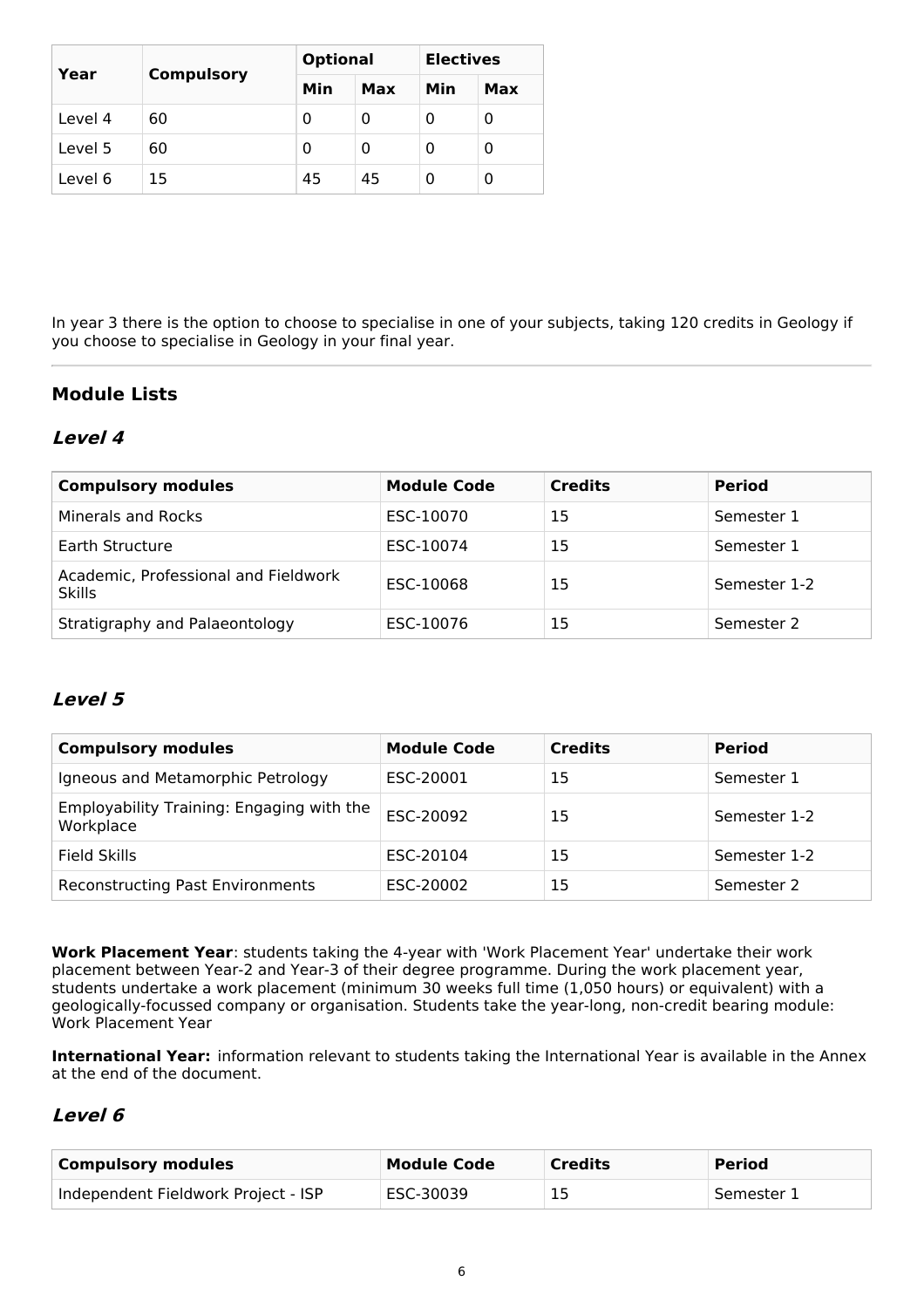| <b>Optional modules</b>                            | <b>Module Code</b> | <b>Credits</b> | <b>Period</b> |
|----------------------------------------------------|--------------------|----------------|---------------|
| Natural Hazards                                    | ESC-30009          | 15             | Semester 1    |
| Economic Geology                                   | ESC-30028          | 15             | Semester 1    |
| Reservoir Geology and Geophysics                   | ESC-30082          | 15             | Semester 1    |
| <b>Structure and Geodynamics</b>                   | ESC-30008          | 15             | Semester 2    |
| Hydrological and Engineering Geology               | ESC-30022          | 15             | Semester 2    |
| Micropalaeontology: Principles and<br>Applications | ESC-30025          | 15             | Semester 2    |
| Advanced Topics in Sedimentology                   | ESC-30034          | 15             | Semester 2    |
| <b>Geological Communication Skills</b>             | ESC-30038          | 15             | Semester 2    |

If you choose to specialise in this subject in your final year you will study the following modules:

| <b>Compulsory modules</b>              | <b>Module Code</b> | <b>Credits</b> | <b>Period</b> |
|----------------------------------------|--------------------|----------------|---------------|
| Independent Fieldwork Project - ISP    | ESC-30039          | 15             | Semester 1    |
| <b>Geological Communication Skills</b> | ESC-30038          | 15             | Semester 2    |

| <b>Optional modules</b>                                   | <b>Module Code</b> | <b>Credits</b> | <b>Period</b> |
|-----------------------------------------------------------|--------------------|----------------|---------------|
| <b>Glaciers and Glacial Geomorphology</b>                 | ESC-30006          | 15             | Semester 1    |
| Natural Hazards                                           | ESC-30009          | 15             | Semester 1    |
| Global Environmental Change                               | ESC-30018          | 15             | Semester 1    |
| <b>Economic Geology</b>                                   | ESC-30028          | 15             | Semester 1    |
| <b>Volcanic and Magmatic Processes</b>                    | ESC-30033          | 15             | Semester 1    |
| Reservoir Geology and Geophysics                          | ESC-30082          | 15             | Semester 1    |
| <b>Structure and Geodynamics</b>                          | ESC-30008          | 15             | Semester 2    |
| Hydrological and Engineering Geology                      | ESC-30022          | 15             | Semester 2    |
| Micropalaeontology: Principles and<br>Applications        | ESC-30025          | 15             | Semester 2    |
| <b>Coastal Environments</b>                               | ESC-30027          | 15             | Semester 2    |
| Advanced Petrology and Structural<br>Geology Field Course | ESC-30030          | 15             | Semester 2    |
| Advanced Topics in Sedimentology                          | ESC-30034          | 15             | Semester 2    |
| The Science of Soil                                       | ESC-30058          | 15             | Semester 2    |

### **Level 6 Module Rules**

Select one option module from semester 1 and two modules from semester 2.

Students specialising in Geology:

- Select a field course module, either ESC-30030 or ESC-30033
- Select three option modules in semester 1 and two option modules in semester 2 (i.e. total of five modules).
- ESC-30006, ESC-30018 and ESC-30027: no more than two Physical Geography modules can be taken and some module combinations may be prohibited due to timetable constraints.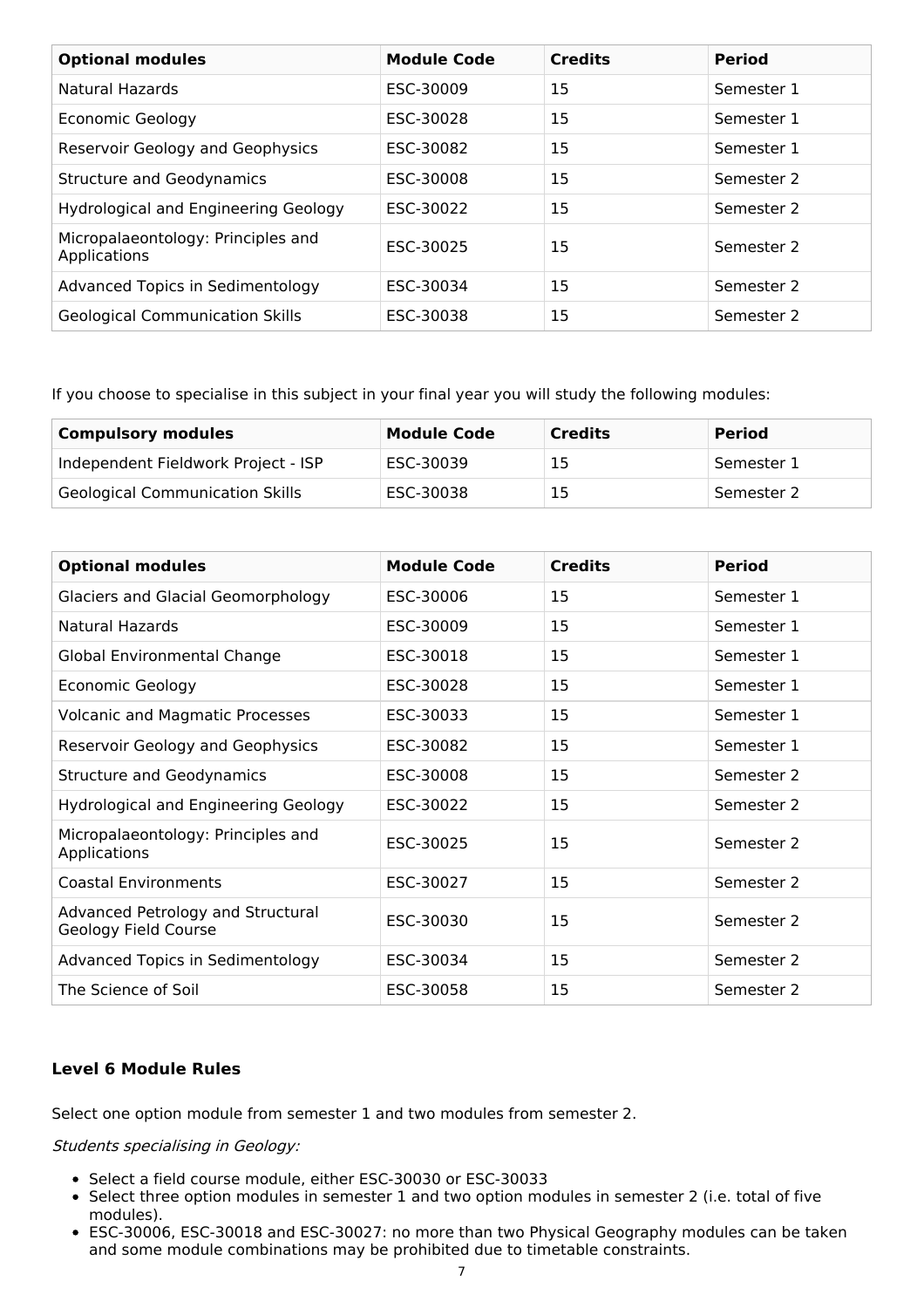# **9. Final and intermediate awards**

Credits required for each level of academic award are as follows:

| <b>Honours</b><br><b>Degree</b>                     | 360<br>$c$ redits $ $     | You will require at least 120 credits at levels 4, 5 and 6<br>You must accumulate a minimum of 135 credits in each Principal Subject (270 credits<br>in total), with at least 45 credits at each level of study (Levels 4, 5 and 6) in each of<br>two Principal Subjects (90 credits per year). Your degree title will be 'subject X and<br>subject Y'.<br>If you choose to study one Principal subject in your final year of study a minimum of<br>90 credits in that subject is required. Your degree title will be 'subject X with subject<br>Υ'. |
|-----------------------------------------------------|---------------------------|------------------------------------------------------------------------------------------------------------------------------------------------------------------------------------------------------------------------------------------------------------------------------------------------------------------------------------------------------------------------------------------------------------------------------------------------------------------------------------------------------------------------------------------------------|
| <b>Diploma</b><br>in Higher<br><b>Education</b>     | 240<br>$c$ redits $\vert$ | You will require at least 120 credits at level 4 or higher and at least 120 credits at<br>level 5 or higher                                                                                                                                                                                                                                                                                                                                                                                                                                          |
| <b>Certificate</b><br>in Higher<br><b>Education</b> | 120<br>credits            | You will require at least 120 credits at level 4 or higher                                                                                                                                                                                                                                                                                                                                                                                                                                                                                           |

**International Year option:** in addition to the above students must pass a module covering the international year in order to graduate with a named degree including the 'international year' wording. Students who do not complete, or fail the international year, will be transferred to the three-year version of the programme.

**Work Placement Year option:** in addition to the above students must pass a non-credit bearing module covering the work placement year in order to graduate with a named degree including the 'work placement year' wording. Students who do not complete, or fail the placement year, will be transferred to the threeyear version of the programme.

# **10. How is the Programme Assessed?**

The wide variety of assessment methods used on this programme at Keele reflects the broad range of knowledge and skills that are developed as you progress through the degree programme. Teaching staff pay particular attention to specifying clear assessment criteria and providing timely, regular and constructive feedback that helps to clarify things you did not understand and helps you to improve your performance. The following list is representative of the variety of assessment methods used on your programme:

- **Technical reports** allow you to demonstrate your ability to articulate ideas clearly and concisely in a format used in the geological industry. Technical reports also develop and demonstrate research and presentation skills (including appropriate scholarly referencing)
- **Laboratory reports** structured proformas and full laboratory reports are formal summaries of work carried out in the geological laboratory and test your understanding of the practical aspects of the programme and develop the skills necessary to enable you to present and analyse your results
- **Class tests** taken either in the geological laboratory or online via the Keele Learning Environment (KLE) assess your subject knowledge and your ability to apply it in a more structured and focused way
- **Dissertations** enable you to explore in depth an area of particular interest through a substantial piece of focused research and writing, and demonstrate a deeper understanding of geological issues
- **Field course exercises** allow you to demonstrate your understanding of geological features encountered in the field. This might include the contents of your field notebook, field sketches, geological logs and maps
- **Oral and poster presentations and reports** assess your subject knowledge and understanding and your ability to articulate this orally and graphically. Group work also tests your ability to work effectively as members of a team, and to reflect on these processes as part of your own personal development
- **Literature Syntheses** of other scholars' work test your ability to identify and summarise the key points of a text and to evaluate the quality of arguments and the evidence used to support them. They also help you provide a background context for your research project work
- **Portfolios** may consist of a range of different pieces of work but on a common theme to allow you to demonstrate your knowledge and understanding via a number of different formats

Marks are awarded for summative assessments designed to assess your achievement of learning outcomes. You will also be assessed formatively to enable you to monitor your own progress and to assist staff in identifying and addressing any specific learning needs. Feedback, including guidance on how you can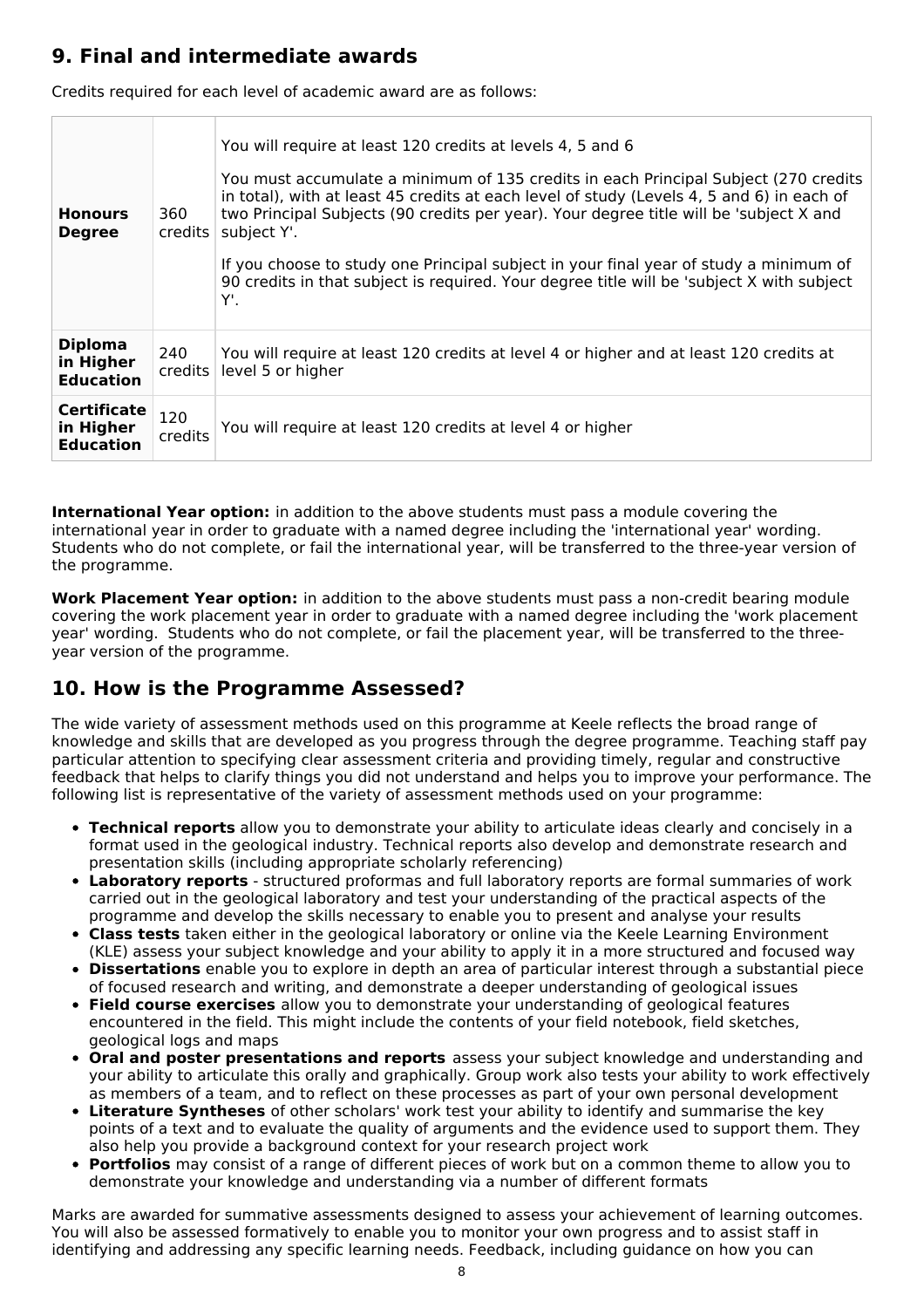improve the quality of your work, is also provided on all summative assessments within three working weeks of submission, unless there are compelling circumstances that make this impossible, and more informally in the course of tutorial and seminar discussions.

# **11. Contact Time and Expected Workload**

This contact time measure is intended to provide you with an indication of the type of activity you are likely to undertake during this programme. The data is compiled based on module choices and learning patterns of students on similar programmes in previous years. Every effort is made to ensure this data is a realistic representation of what you are likely to experience, but changes to programmes, teaching methods and assessment methods mean this data is representative and not specific.

Undergraduate courses at Keele contain an element of module choice; therefore, individual students will experience a different mix of contact time and assessment types dependent upon their own individual choice of modules. The figures below are an example of activities that a student may expect on your chosen course by year stage of study. Contact time includes scheduled activities such as: lecture, seminar, tutorial, project supervision, demonstration, practical classes and labs, supervised time in labs/workshop, fieldwork and external visits. The figures are based on 1,200 hours of student effort each year for full-time students.

## **Activity**

|                     | <b>Scheduled learning and teaching</b><br>activities | <b>Guided independent</b><br><b>Study</b> | <b>Placements</b> |
|---------------------|------------------------------------------------------|-------------------------------------------|-------------------|
| Year 1 (Level<br>4) | 43%                                                  | 57%                                       | 0%                |
| Year 2 (Level<br>5) | 59%                                                  | 41%                                       | 0%                |
| Year 3 (Level<br>6) | 26%                                                  | 74%                                       | 0%                |

# **12. Accreditation**

Geology combinations with Environmental Science, Astrophysics, Biology, Chemistry, Computer Science, Forensic Science, Physical Geography, and Physics are currently accredited by the Geological Society of London [\(www.geolsoc.org.uk\),](http://www.geolsoc.org.uk/) which is the world's oldest Geoscience society that was founded in 1807 by Royal Charter and is the UK national society for geoscience. It exists to promote the geosciences and the professional interests of UK geoscientists. The main aim of the accreditation scheme is to ensure that geology/geoscience degree courses are underpinned by well-maintained internal standards that satisfy the academic requirements of Fellowship of the Society and Chartered Geologist status.

If you successfully complete an accredited degree course you will normally qualify for admission to Fellowship of the Society and for the award of Chartered Geologist status after a specified period of professional development and relevant experience.

Accreditation status for the Geology programmes was awarded in 2007, followed by successful applications for reaccreditation in 2014 and 2020.

# **13. University Regulations**

The University Regulations form the framework for learning, teaching and assessment and other aspects of the student experience. Further information about the University Regulations can be found at: <http://www.keele.ac.uk/student-agreement/>

A student who has completed a semester abroad will not normally be eligible to transfer onto the International Year option.

It is not possible to take both the Work Placement Year and the International Year option.

For additional regulations for students taking the International Year or Work Placement Year please refer to the Annexes at the end of the document.

### **Programme-specific regulations**

At this time there are no additional regulations relating to accreditation. However, should these be required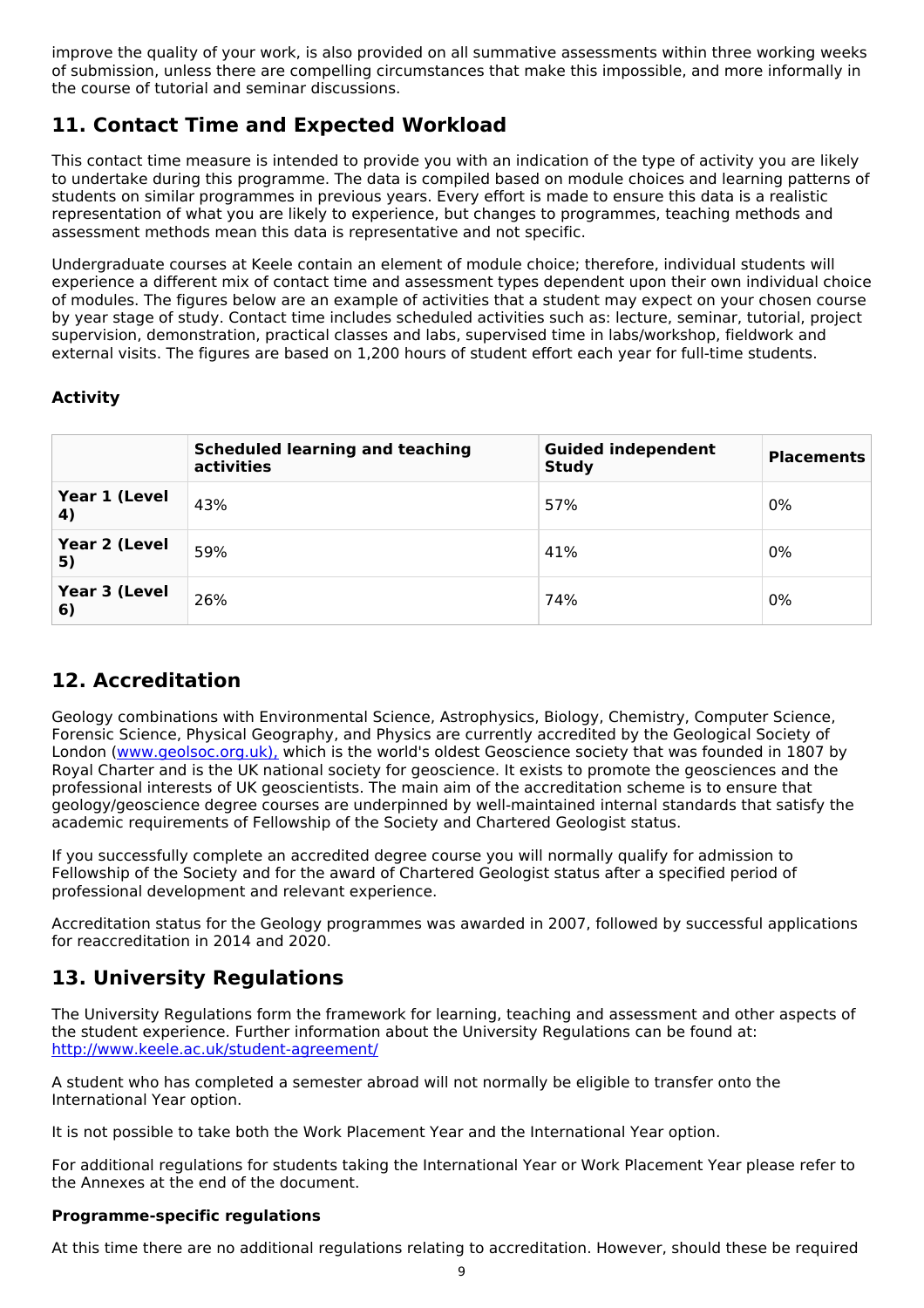by the regulating body in the future, we might have to add programme regulations to maintain our accreditation. Should this be required we will inform you of any changes at the earliest opportunity.

# **14. Other Learning Opportunities**

## **Study Abroad (International Year)**

A summary of the International Year, which is a potential option for students after completion of year 2 (Level 5), is provided in the Annex for the International Year.

#### **Other opportunities**

#### **Fieldwork**

Fieldwork is an essential part of a geologist's training and is intended to supplement and complement formal class teaching and develop the skills of observing and recording. It also establishes professional, social and cultural links outside the institution and develops an external dimension to the School's courses. The Geology programme includes field excursions to classic geological areas within the British Isles, as well as overseas field courses to enable students to study the evolution of fundamentally different geological regimes. Due to the combined honours structure of Keele, field courses typically have to take place at weekends or during vacation time.

# **15. Additional Costs**

#### **Field Course Costs**

We offer a degree pathway where there are no additional charges to students for accommodation and travel around the field area on field courses as a core part of their programme. These costs are part of your tuition fees. At Level 6 (third year), those students specialising in Geology have the option of attending a field course to a UK destination (currently Mull, western Scotland) at no additional cost, or paying the extra cost of going to an overseas destination (currently southern Italy) above the level to which the UK field course is subsidised. The potential additional cost is indicated at the start of the year, with details posted on student notice boards to enable you to make an informed decision on the choices available. In order to help you manage field course costs, the payments are also spread over the course of the academic year, normally January, March and May. The first instalment is non-refundable due to the need to pre-book accommodation, flights, etc. in advance.

Students are expected to have adequate clothing for field trips including waterproofs and stout shoes. Some field courses are fully or partly catered for, others are self-catered and students are expected to purchase their own food.

All students undertake an independent project which may include fieldwork that is carried out during the summer vacation between Levels 5 and 6 (years 2 and 3). Students are responsible for organising their own transport and accommodation as well as paying any costs incurred. These costs are extremely variable and not forecastable as they are dependent on where the student carries out their project. Costs are minimal if the project work is undertaken in the student's local home area.

#### **Work Placement Costs**

Students undertaking the work placement year will be responsible for organising their own work placement, with the support of the module tutors. This allows students to choose when and where to carry out their work placement, taking into consideration the potential living and travel expenses incurred and the effect on other times available to earn money. Students are encouraged to consider the potential costs incurred in carrying out the work placements at the time of setting these up.

**IMPORTANT:** Costs are only for indicative purposes and correct at the time of printing. Costs are dependent on the options chosen by students and susceptible to changes in the number of students taking field courses and changes in external factors such as flight and accommodation costs outside the University's control. In addition, we reserve the right to change the venues of field courses due to cost, academic and health and safety considerations.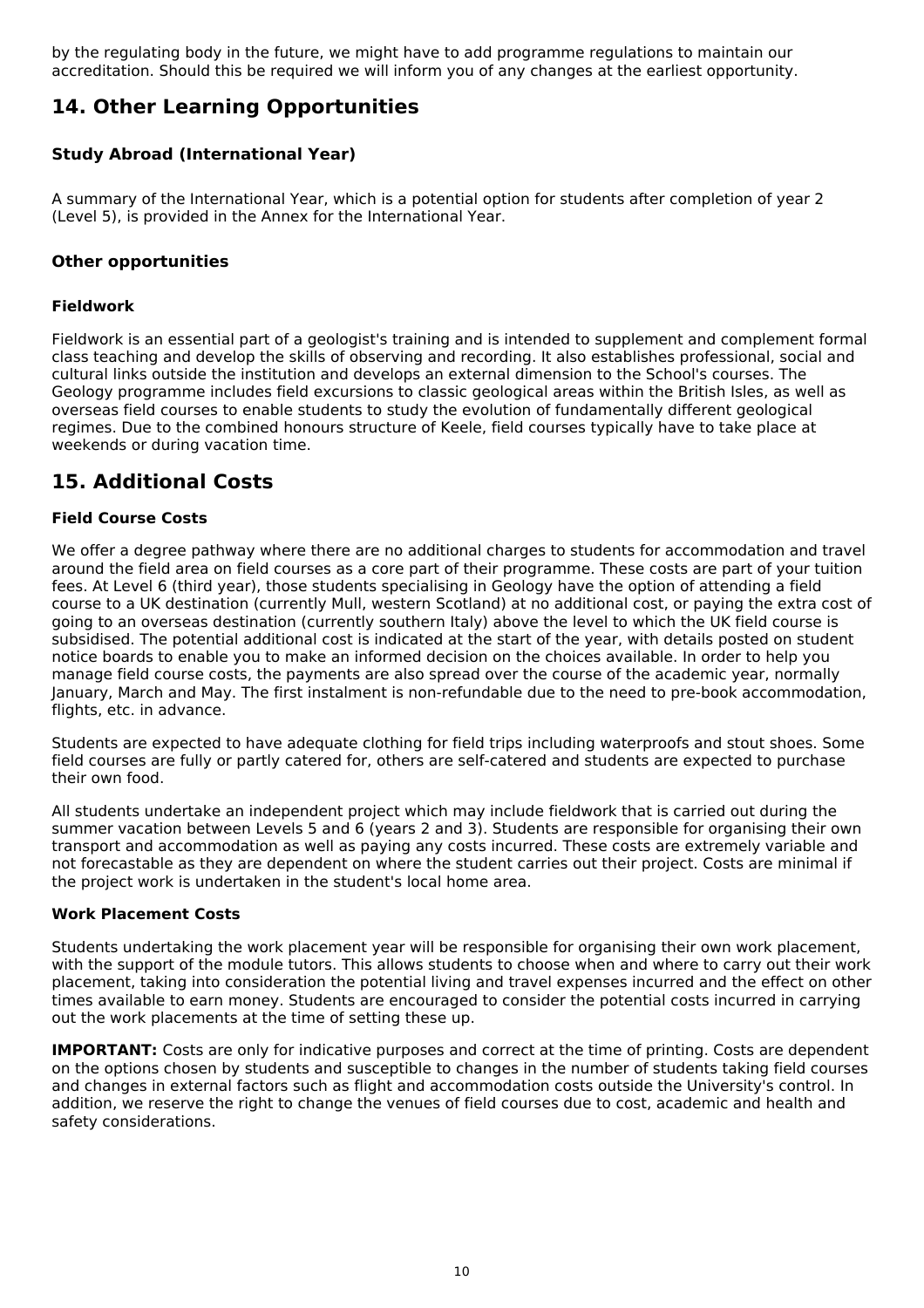| <b>Activity</b>                                                                                                                                                                             | <b>Estimated Cost</b>                        |
|---------------------------------------------------------------------------------------------------------------------------------------------------------------------------------------------|----------------------------------------------|
| Residential Field courses                                                                                                                                                                   | $f0$ on 'no cost'<br>pathway                 |
| Equipment: Hard hat, high visibility tabard, safety glasses provided at no additional<br>cost. Stout outdoor shoes / walking boots and waterproof clothing are essential                    | Up to £150 if<br>require outdoor<br>clothing |
| <b>Total estimated additional costs</b><br>Depends on field course chosen and if have to purchase outdoor clothing.<br>Variable additional costs depending on optional field course choices | Up to £150 on 'no<br>cost' pathway           |

These costs have been forecast by the University as accurately as possible but may be subject to change as a result of factors outside of our control (for example, increase in costs for external services). Forecast costs are reviewed on an annual basis to ensure they remain representative.

There will be additional costs for inter-library loans and potential overdue library fines, printing, photocopying and graduation. We do not anticipate any further costs for this programme.

# **16. Annex - International Year**

### **Combined Honours Geology with International Year**

Please note: in order to be eligible to take the International Year option your other subject must also offer this option. Please refer to the information published in the course document for your other subject.

#### **International Year Programme**

Students registered for this Combined Honours programme may either be admitted for or apply to transfer during their period of study at Level 5 to the Combined Honours programme in both their principal subjects, providing that they meet the progression criteria outlined in this document. Students accepted onto the International Year programme will have an extra year of study at an international partner institution after they have completed Year 2 (Level 5) at Keele.

Students who successfully complete both the second year (Level 5) and the International Year will be permitted to progress to Level 6. Students who fail to satisfy the examiners in respect of the International Year will normally revert to the Combined Honours programme without the International Year and progress to Level 6 on that basis. The failure will be recorded on the student's final transcript.

Study at Level 4, Level 5 and Level 6 will be as per the main body of this document. The additional detail contained in this annex will pertain solely to students registered for the International Year option.

### **International Year Programme Aims**

In addition to the programme aims specified in the main body of this document, the international year programme of study aims to provide students with:

- 1. Personal development as a student and a researcher with an appreciation of the international dimension of their subject
- 2. Experience of a different culture, academically, professionally and socially

#### **Entry Requirements for the International Year**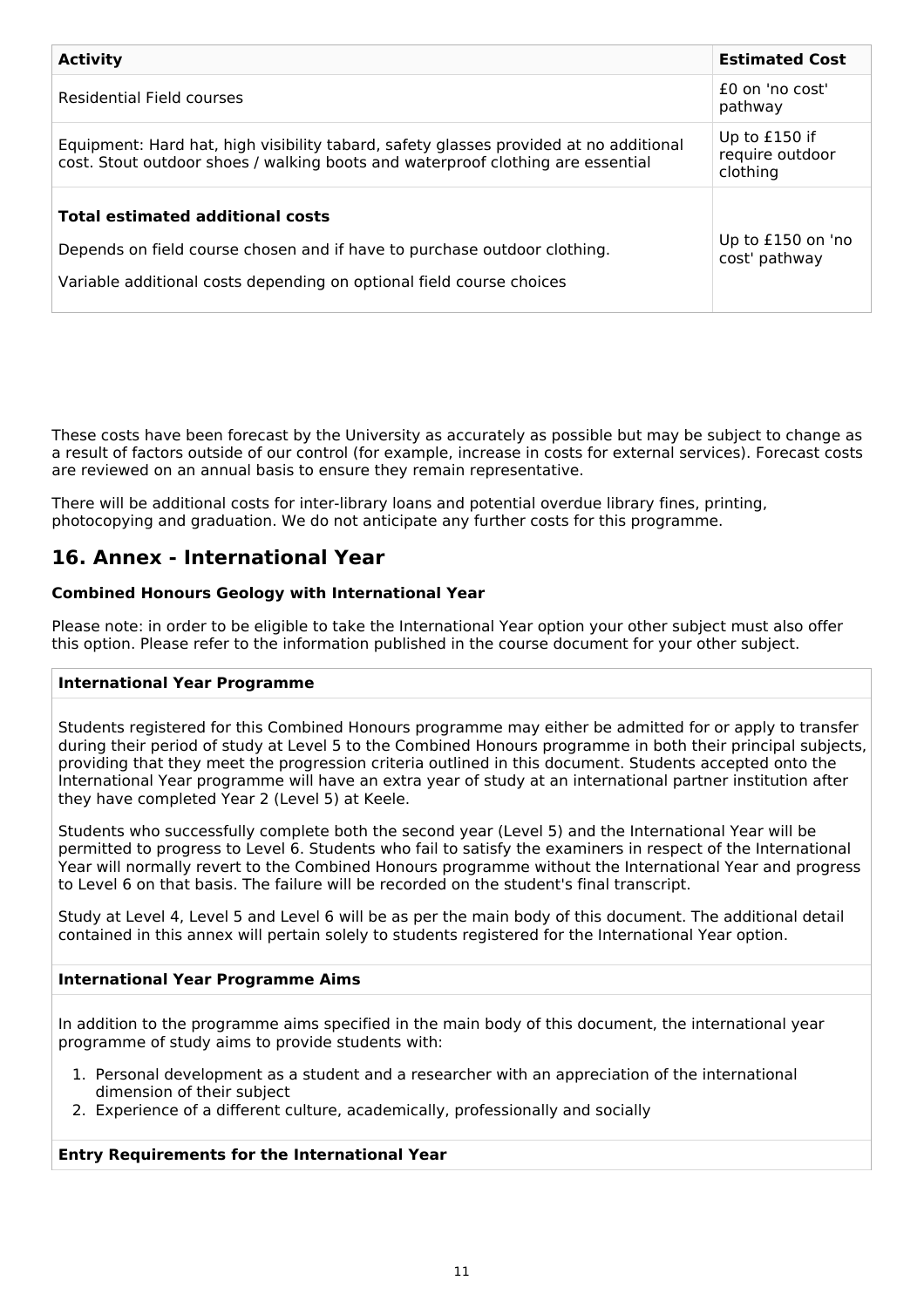Students may apply to the 4-year programme during Level 5. Admission to the International Year is subject to successful application, interview and references from appropriate staff.

The criteria to be applied are:

- Academic Performance (an average of 55% across all modules at Level 5 is required. Students with up to 15 credits of re-assessment who meet the 55% requirement may progress to the International Year. Where no Semester 1 marks have been awarded performance in 1st year marks and ongoing 2nd year assessments are taken into account)
- General Aptitude (to be demonstrated by application for study abroad, interview during the 2nd semester of year 2 (Level 5), and by recommendation of the student's personal tutor, 1st and 2nd year tutors and programme director)

Students may not register for both an International Year and a Placement Year.

#### **Student Support**

Students will be supported whilst on the International Year via the following methods:

- Phone or Skype conversations with Study Abroad tutors, in line with recommended Personal Tutoring meeting points.
- Support from the University's Global Education Team

#### **Learning Outcomes**

In addition to the learning outcomes specified in the main text of the Programme Specification, students who complete a Keele undergraduate programme with International Year will be able to:

- 1. Describe, discuss and reflect upon the cultural and international differences and similarities of different learning environments
- 2. Discuss the benefits and challenges of global citizenship and internationalisation
- 3. Explain how their perspective on their academic discipline has been influenced by locating it within an international setting.
- 4. Design, plan and critically evaluate a practical investigation within geology, record relevant information accurately and systematically and be able to reflect upon the data in a critical manner.
- 5. Integrate, apply and develop fundamental geological principles to describe and explain phenomena and solve problems in the context of selected topics within geology.

Please note that students on Combined Honours programmes with International Year must meet the subject-specific learning outcomes for BOTH their principal subjects.

These learning outcomes will all be assessed by the submission of a satisfactory individual learning agreement, the successful completion of assessments at the partner institution and the submission of the reflective portfolio element of the international year module.

#### **Course Regulations**

Students registered for the International Year are subject to the programme-specific regulations (if any) and the University regulations. In addition, during the International Year, the following regulations will apply:

Students undertaking the International Year must complete 120 credits, which must comprise at least 40% in the student's discipline area.

This may impact on your choice of modules to study, for example you will have to choose certain modules to ensure you have the discipline specific credits required.

Students are barred from studying any module with significant overlap to the Level 6 modules to be studied on their return. Significant overlap with Level 5 modules previously studied should also be avoided.

#### **Additional costs for the International Year**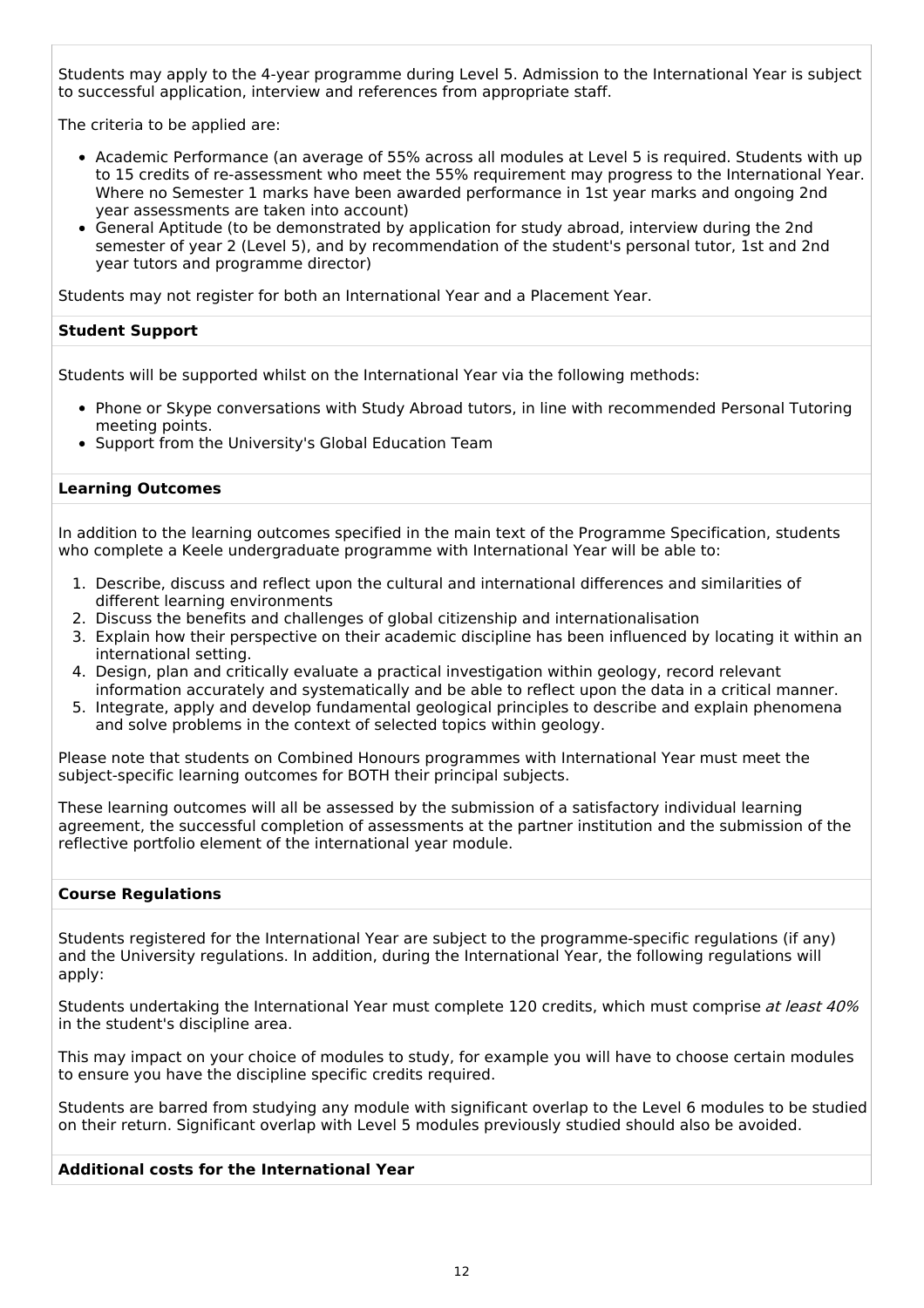Tuition fees for students on the International Year will be charged at 15% of the annual tuition fees for that year of study, as set out in Section 1. The International Year can be included in your Student Finance allocation, to find out more about your personal eligibility see: [www.gov.uk](http://www.gov.uk/)

Students will have to bear the costs of travelling to and from their destination university, accommodation, food and personal costs. Depending on the destination they are studying at additional costs may include visas, study permits, residence permits, and compulsory health checks. Students should expect the total costs of studying abroad be greater than if they study in the UK, information is made available from the Global Education Team throughout the process, as costs will vary depending on destination.

Students who meet external eligibility criteria may be eligible for grants as part of this programme. Students studying outside of this programme may be eligible income dependent bursaries at Keele.

Students travel on a comprehensive Keele University insurance plan, for which there are currently no additional charges. Some Governments and/or universities require additional compulsory health coverage plans; costs for this will be advised during the application process.

## **17. Annex - Work Placement Year**

#### **Geology with Work Placement Year**

#### **Work Placement Year summary**

Students registered for this programme may either be admitted for or apply to transfer during their studies to the 'with Work Placement Year' option (NB: for Combined Honours students the rules relating to the work placement year in the subject where the placement is organised are to be followed). Students accepted onto this programme will have an extra year of study (the Work Placement Year) with a relevant placement provider after they have completed Year 2 (Level 5) at Keele.

Students who successfully complete both the second year (Level 5) and the Work Placement Year will be permitted to progress to Level 6. Students who fail to satisfactorily complete the Work Placement Year will normally revert to the 3-year programme and progress to Level 6 on that basis. The failure will be recorded on the student's final transcript.

Study at Level 4, Level 5 and Level 6 will be as per the main body of this document. The additional detail contained in this annex will pertain solely to students registered for the Work Placement Year option.

#### **Work Placement Year Programme Aims**

In addition to the programme aims specified in the main body of this document, the Work Placement Year aims to provide students with:

1. the opportunity to carry out a long-term work-based learning experience in the geological sector

2. enhanced employability skills training

#### **Entry Requirements for the Work Placement Year**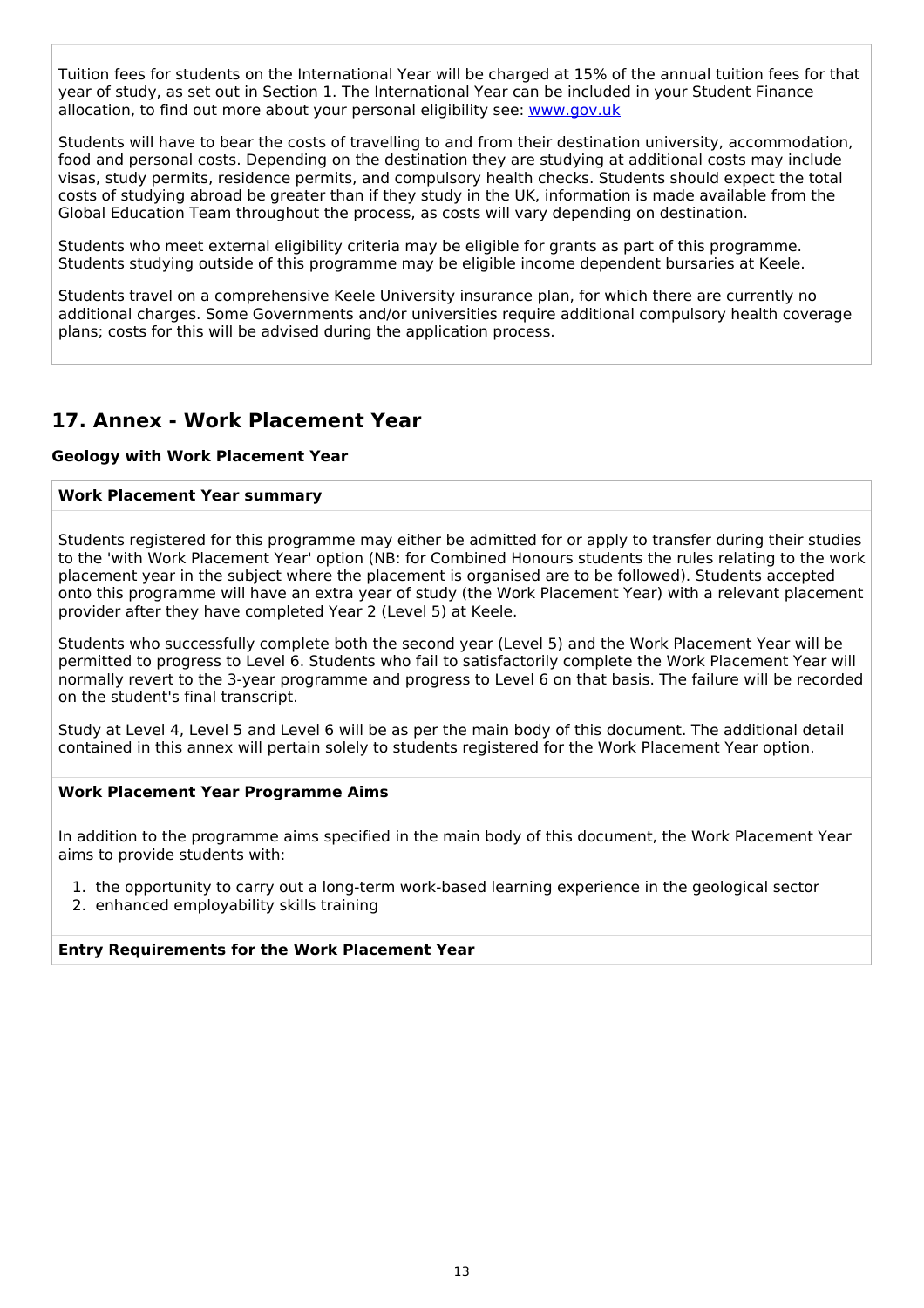Admission to the Work Placement Year is subject to successful application, interview and references from appropriate staff. Students have the opportunity to apply directly for the 4-year 'with work placement year' degree programme, or to transfer onto the 4-year programme at the end of Year-1 and in Year-2 at the end of Semester 1. Students who are initially registered for the 4-year degree programme may transfer onto the 3-year degree programme at any point in time, prior to undertaking the year-long work placement. Students who fail to pass the work placement year, and those who fail to meet the minimum requirements of the work placement year module (minimum 30 weeks full time (1,050 hours), or equivalent, work placement), will be automatically transferred onto the 3-year degree programme.

The criteria to be applied are:

- A good University attendance record and be in 'good academic standing'.
- Passed all Year-1 and Year-2 Semester 1 modules with an overall module average of  $> 60\%$
- General Aptitude (to be demonstrated by application(s) to relevant placement providers with prior agreement from the Programme Lead, interview during the 2nd semester of year 2 (Level 5), and by recommendation of the student's personal tutor, 1st and 2nd year tutors and Programme Lead)
- Students undertaking work placements will be expected to complete a Health and Safety checklist prior to commencing their work experience and will be required to satisfy the Health and Safety regulations of the company or organisation at which they are based.
- *(International students only)* Due to visa requirements, it is not possible for international students who require a Tier 4 Visa to apply for direct entry onto the 4-year with Work Placement Year degree programme. Students wishing to transfer onto this programme should discuss this with student support, the academic tutor for the work placement year, and the Programme Lead. Students should be aware that there are visa implications for this transfer, and it is the student's responsibility to complete any and all necessary processes to be eligible for this programme. There may be additional costs, including applying for a new Visa from outside of the UK for international students associated with a transfer to the work placement programme.

Students may not register for both an International Year and a Work Placement Year.

#### **Student Support**

Students will be supported whilst on the Work Placement Year via the following methods:

- Regular contact between the student and a named member of staff who will be assigned to the student as their University supervisor. The University supervisor will be in regular contact with the student throughout the year, and be on hand to provide advice (pastoral or academic) and liaise with the Placement supervisor on the student's behalf if required.
- Two formal contacts with the student during the placement year: the University supervisor will visit the student in their placement organization at around the 5 weeks afters placement has commenced, and then visit again (or conduct a telephone/video call tutorial) at around 15 weeks into the placement.
- Weekly supervision sessions will take place with the placement supervisor (or his/her nominee) throughout the duration of the placement.

#### **Learning Outcomes**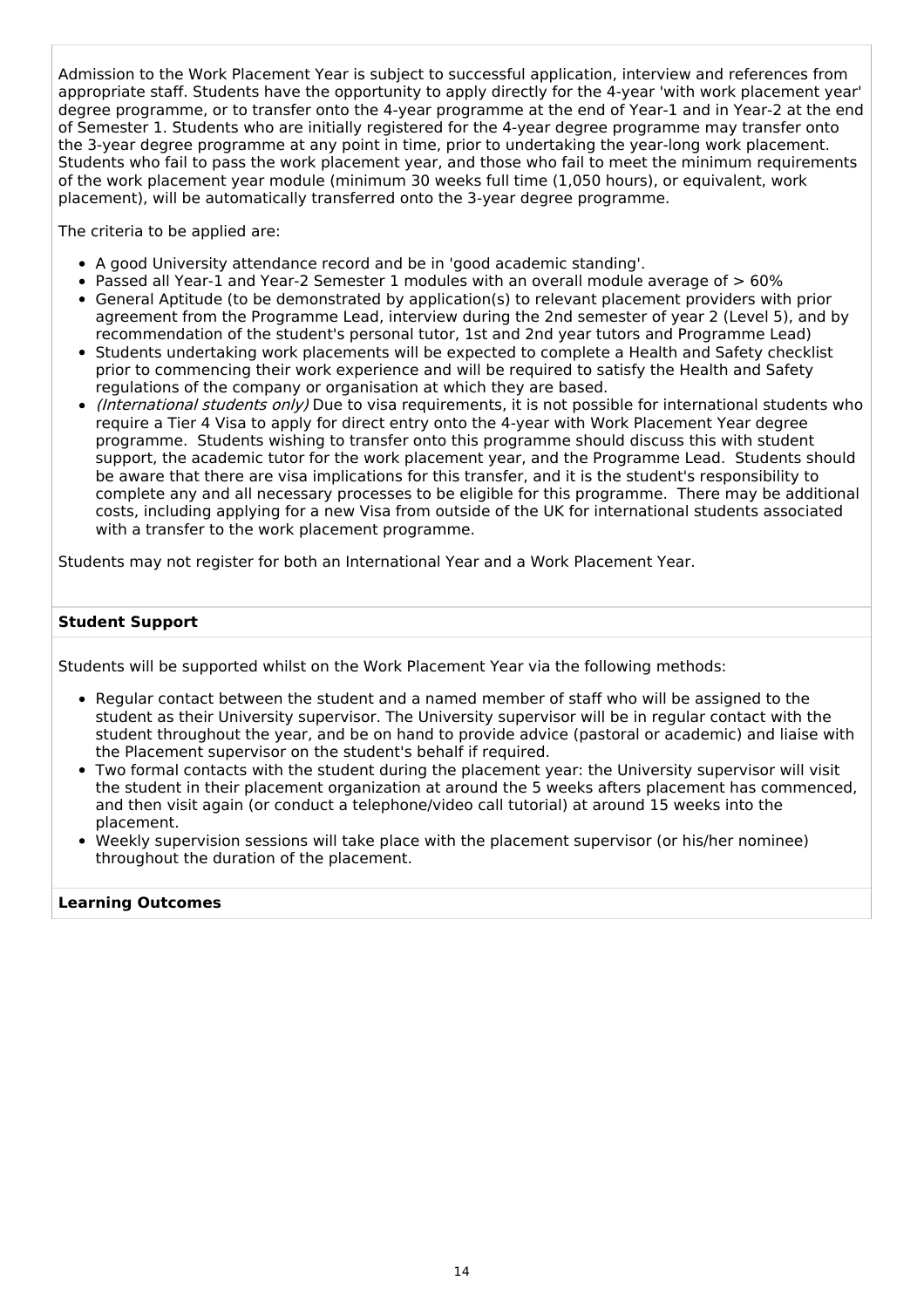In addition to the learning outcomes specified in the main text of the Programme Specification, students who complete the 'with Work Placement Year' option will be able to:

- 1. critically evaluate their learning from the work placement
- 2. explain how the professional environmental sector operates and what skills are needed to develop their career
- 3. apply academic theory learnt as part of the taught degree to real situations in the work place
- 4. evaluate their own employability skills (via a SWOT Analysis) and create Intended Learning Outcomes for their placement in order to develop the skills areas which they have identified as being weak or needing further enhancement
- 5. develop, through practice in the work place, the work-related skills identified through their SWOT analysis and Intended Learning Outcomes

These learning outcomes will be assessed through the non-credit bearing Work Placement Year (Geology) module (ESC-30052) which involves:

- 1. Mid-Placement Portfolio (SWOT analysis & Action Plan + Evaluation by Host) [30%]
- 2. Final Placement Portfolio (Reflective Diary + Evaluation by Host) [70%]

#### **Regulations**

Students registered for the 'with Work Placement Year' option are subject to programme-specific regulations (if any) and the University regulations. In addition, during the Work Placement Year, the following regulations will apply:

- Students undertaking the Work Placement Year must successfully complete the zero-credit rated 'Work Placement Year (Geology)' module (ESC-30052)
- In order to ensure a high quality placement experience, each placement agency will sign up to a placement contract (analogous to a service level agreement).
- Once a student has been accepted by a placement organisation, the student will make a preplacement visit and a member of staff identified within the placement contract will be assigned as the placement supervisor. The placement supervisor will be responsible for ensuring that the placement experience meets the agreed contract agreed with the University.
- The placement student will also sign up an agreement outlining his/her responsibilities in relation to the requirements of each organisation.
- If a student chooses to start their work placement prior to the September of their placement year, then the student must ensure that they negotiate time off to attend any relevant field courses and fieldwork. Failure to attend field-courses or undertake fieldwork due to a work placement position will not be considered as exceptional circumstances.

Students will be expected to behave professionally in terms of:

(i) conforming to the work practices of the organisation; and

(ii) remembering that they are representatives of the University and their actions will reflect on the School and have an impact on that organisation's willingness (or otherwise) to remain engaged with the placement.

#### **Additional costs for the Work Placement Year**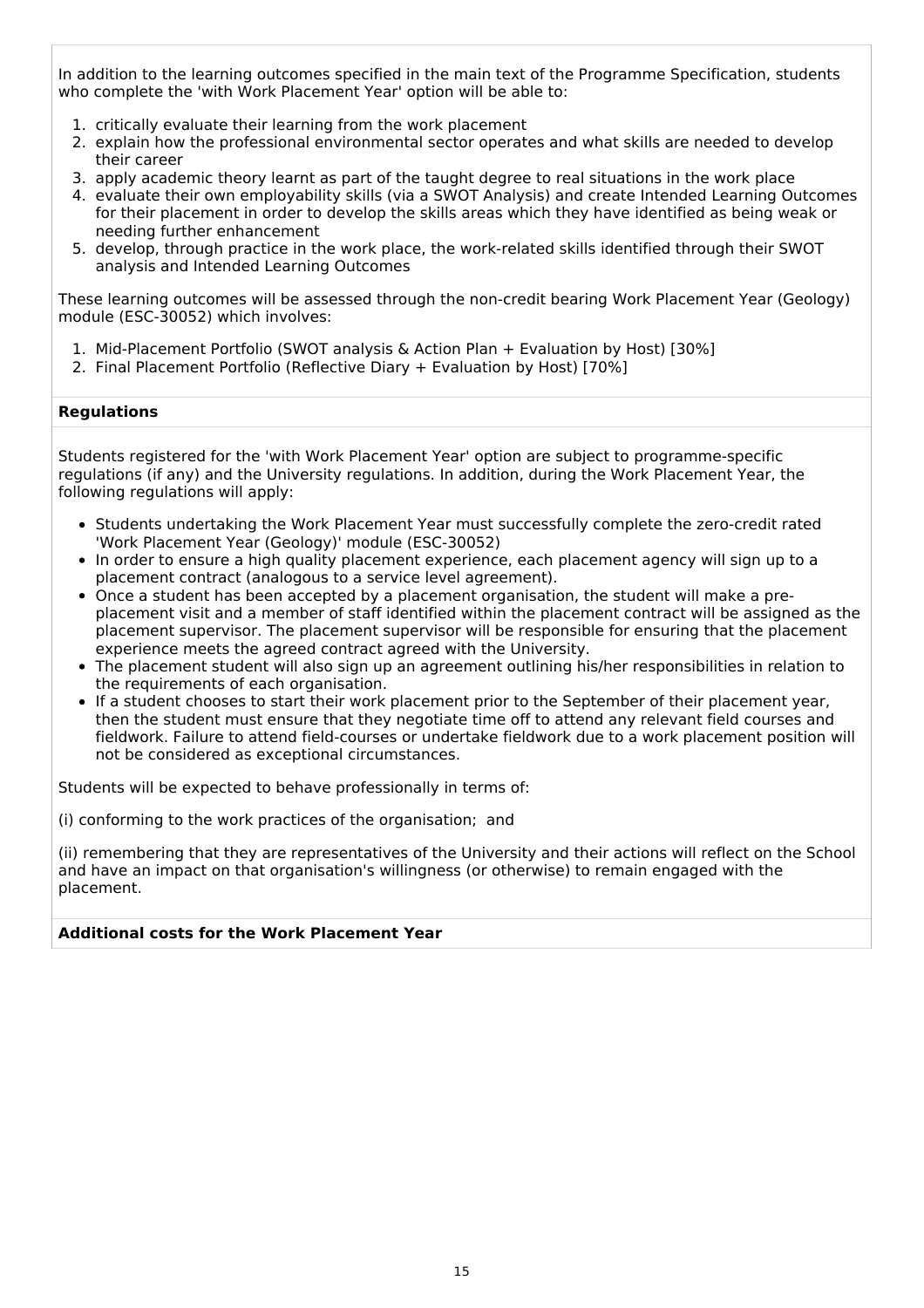Tuition fees for students on the Work Placement Year will be charged at 20% of the annual tuition fees for that year of study, as set out in Section 1. The Work Placement Year can be included in your Student Finance allocation; to find out more about your personal eligibility see: [www.gov.uk](http://www.gov.uk/)

Students will have to bear the costs of travelling to and from their placement provider, accommodation, food and personal costs. Depending on the placement provider additional costs may include parking permits, travel and transport, suitable clothing, DBS checks, and compulsory health checks.

A small stipend may be available to students from the placement provider during the placement but this will need to be explored on a placement-by-placement basis as some organisations, such as charities, may not have any extra money available. Students should budget with the assumption that their placement will be unpaid.

Eligibility for student finance will depend on the type of placement and whether it is paid or not. If it is paid, this is likely to affect student finance eligibility, however if it is voluntary and therefore unpaid, should not affect student finance eligibility. Students are required to confirm eligibility with their student finance provider.

International students who require a Tier 4 visa should check with the Immigration Compliance team prior to commencing any type of paid placement to ensure that they are not contravening their visa requirements.

# **Version History**

## **This document**

**Date Approved:** 28 March 2022

## **What's Changed**

Removal of optional module ESC-30020 Water Resources

### **Previous documents**